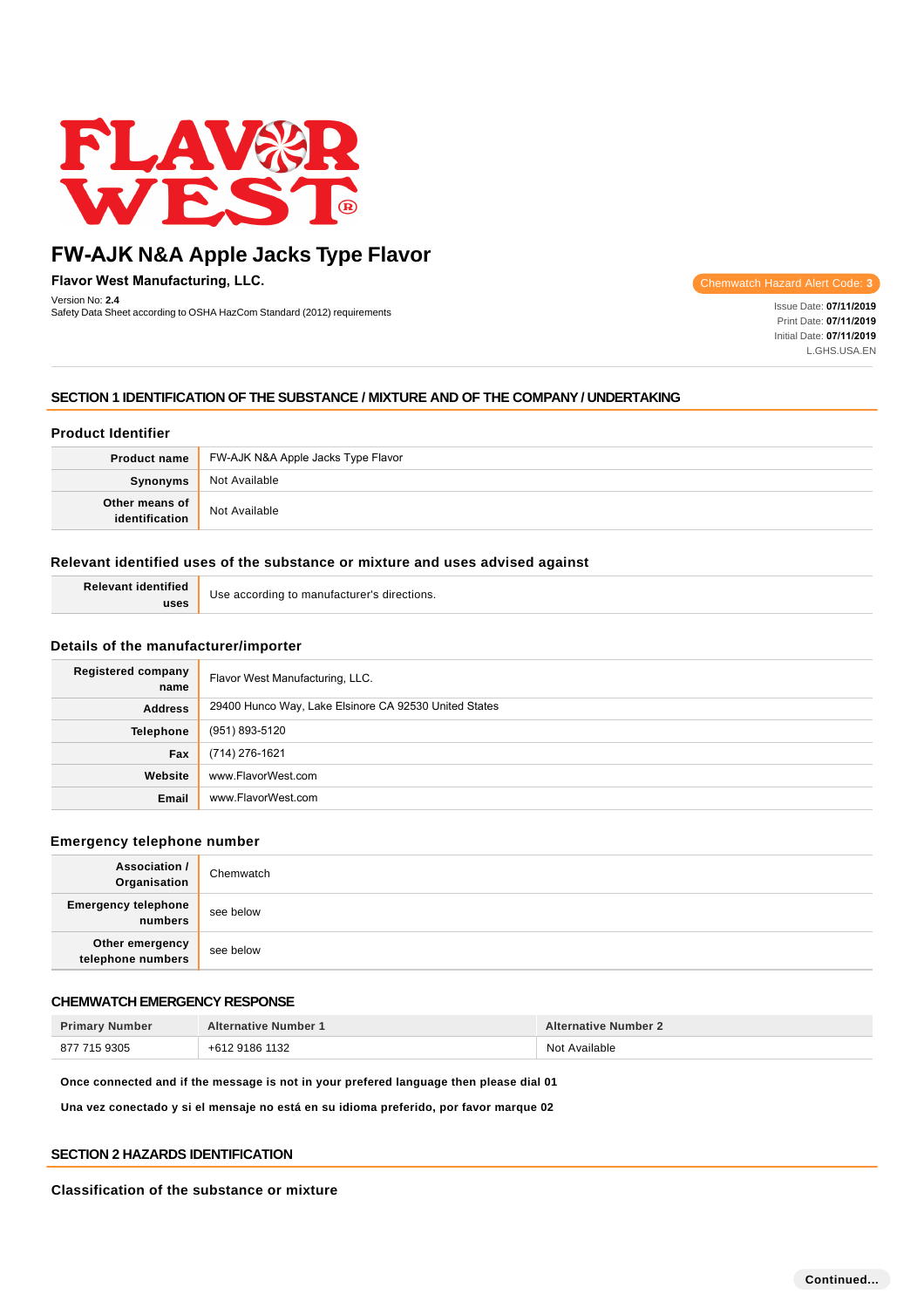

### **Label elements**



#### **Hazard statement(s)**

| H317 | May cause an allergic skin reaction |
|------|-------------------------------------|
| H319 | Causes serious eye irritation       |
| H227 | Combustible liquid                  |

### **Precautionary statement(s) Prevention**

| P210 | Keep away from heat, hot surfaces, sparks, open flames and other ignition sources. No smoking. |  |
|------|------------------------------------------------------------------------------------------------|--|
| P280 | Wear protective gloves/protective clothing/eye protection/face protection.                     |  |
| P261 | Avoid breathing dust/fume/gas/mist/vapours/spray.                                              |  |
| P272 | Contaminated work clothing should not be allowed out of the workplace.                         |  |

### **Precautionary statement(s) Response**

| Version No: 2.4                                                                       | Page 2 of 10                                                                                                                        |                                                                            | Issue Date: 07/11/201 |
|---------------------------------------------------------------------------------------|-------------------------------------------------------------------------------------------------------------------------------------|----------------------------------------------------------------------------|-----------------------|
|                                                                                       | FW-AJK N&A Apple Jacks Type Flavor                                                                                                  |                                                                            | Print Date: 07/11/201 |
|                                                                                       |                                                                                                                                     |                                                                            |                       |
| <b>GHS Classification</b>                                                             | Skin Sensitizer Category 1, Eye Irritation Category 2A, Flammable Liquid Category 4                                                 |                                                                            |                       |
| <b>Label elements</b>                                                                 |                                                                                                                                     |                                                                            |                       |
| <b>GHS label elements</b>                                                             |                                                                                                                                     |                                                                            |                       |
| <b>SIGNAL WORD</b>                                                                    | <b>WARNING</b>                                                                                                                      |                                                                            |                       |
|                                                                                       |                                                                                                                                     |                                                                            |                       |
| Hazard statement(s)                                                                   |                                                                                                                                     |                                                                            |                       |
| H317                                                                                  | May cause an allergic skin reaction                                                                                                 |                                                                            |                       |
| H319                                                                                  | Causes serious eye irritation                                                                                                       |                                                                            |                       |
| H227                                                                                  | Combustible liquid                                                                                                                  |                                                                            |                       |
| <b>Precautionary statement(s) Prevention</b>                                          |                                                                                                                                     |                                                                            |                       |
| P210                                                                                  | Keep away from heat, hot surfaces, sparks, open flames and other ignition sources. No smoking.                                      |                                                                            |                       |
| P280                                                                                  |                                                                                                                                     | Wear protective gloves/protective clothing/eye protection/face protection. |                       |
| P261                                                                                  | Avoid breathing dust/fume/gas/mist/vapours/spray.                                                                                   |                                                                            |                       |
| P272                                                                                  | Contaminated work clothing should not be allowed out of the workplace.                                                              |                                                                            |                       |
| <b>Precautionary statement(s) Response</b>                                            |                                                                                                                                     |                                                                            |                       |
| P363                                                                                  | Wash contaminated clothing before reuse.                                                                                            |                                                                            |                       |
| P370+P378                                                                             | In case of fire: Use alcohol resistant foam or normal protein foam for extinction.                                                  |                                                                            |                       |
| P302+P352                                                                             | IF ON SKIN: Wash with plenty of water and soap                                                                                      |                                                                            |                       |
| P305+P351+P338                                                                        | IF IN EYES: Rinse cautiously with water for several minutes. Remove contact lenses, if present and easy to do. Continue<br>rinsing. |                                                                            |                       |
| P333+P313                                                                             | If skin irritation or rash occurs: Get medical advice/attention.                                                                    |                                                                            |                       |
| P337+P313                                                                             | If eye irritation persists: Get medical advice/attention.                                                                           |                                                                            |                       |
| <b>Precautionary statement(s) Storage</b>                                             |                                                                                                                                     |                                                                            |                       |
| P403+P235                                                                             | Store in a well-ventilated place. Keep cool.                                                                                        |                                                                            |                       |
| <b>Precautionary statement(s) Disposal</b>                                            |                                                                                                                                     |                                                                            |                       |
| P501                                                                                  | Dispose of contents/container to authorised chemical landfill or if organic to high temperature incineration                        |                                                                            |                       |
|                                                                                       | <b>SECTION 3 COMPOSITION / INFORMATION ON INGREDIENTS</b>                                                                           |                                                                            |                       |
| <b>Substances</b><br>See section below for composition of Mixtures<br><b>Mixtures</b> |                                                                                                                                     |                                                                            |                       |
| <b>CAS No</b>                                                                         | %[weight]                                                                                                                           | Name                                                                       |                       |
| $57-55-6$                                                                             | 90-99                                                                                                                               | propylene glycol                                                           |                       |
| 8007-00-9                                                                             | $1 - 5$                                                                                                                             | Peru balsam                                                                |                       |
| 8015-91-6*                                                                            | $1 - 5$                                                                                                                             | oleoresin cinnamon                                                         |                       |

### **Precautionary statement(s) Storage**

| P403+P235 | Store in a well-ventilated place. Keep cool.<br>. |
|-----------|---------------------------------------------------|
|           |                                                   |

# **Precautionary statement(s) Disposal**

# **SECTION 3 COMPOSITION / INFORMATION ON INGREDIENTS**

### **Substances**

### **Mixtures**

| <b>CAS No</b> | %[weight] | <b>Name</b>        |
|---------------|-----------|--------------------|
| 57-55-6       | 90-99     | propylene glycol   |
| 8007-00-9     | '-5       | Peru balsam        |
| 8015-91-6*    | -5        | oleoresin cinnamon |

The specific chemical identity and/or exact percentage (concentration) of composition has been withheld as a trade secret.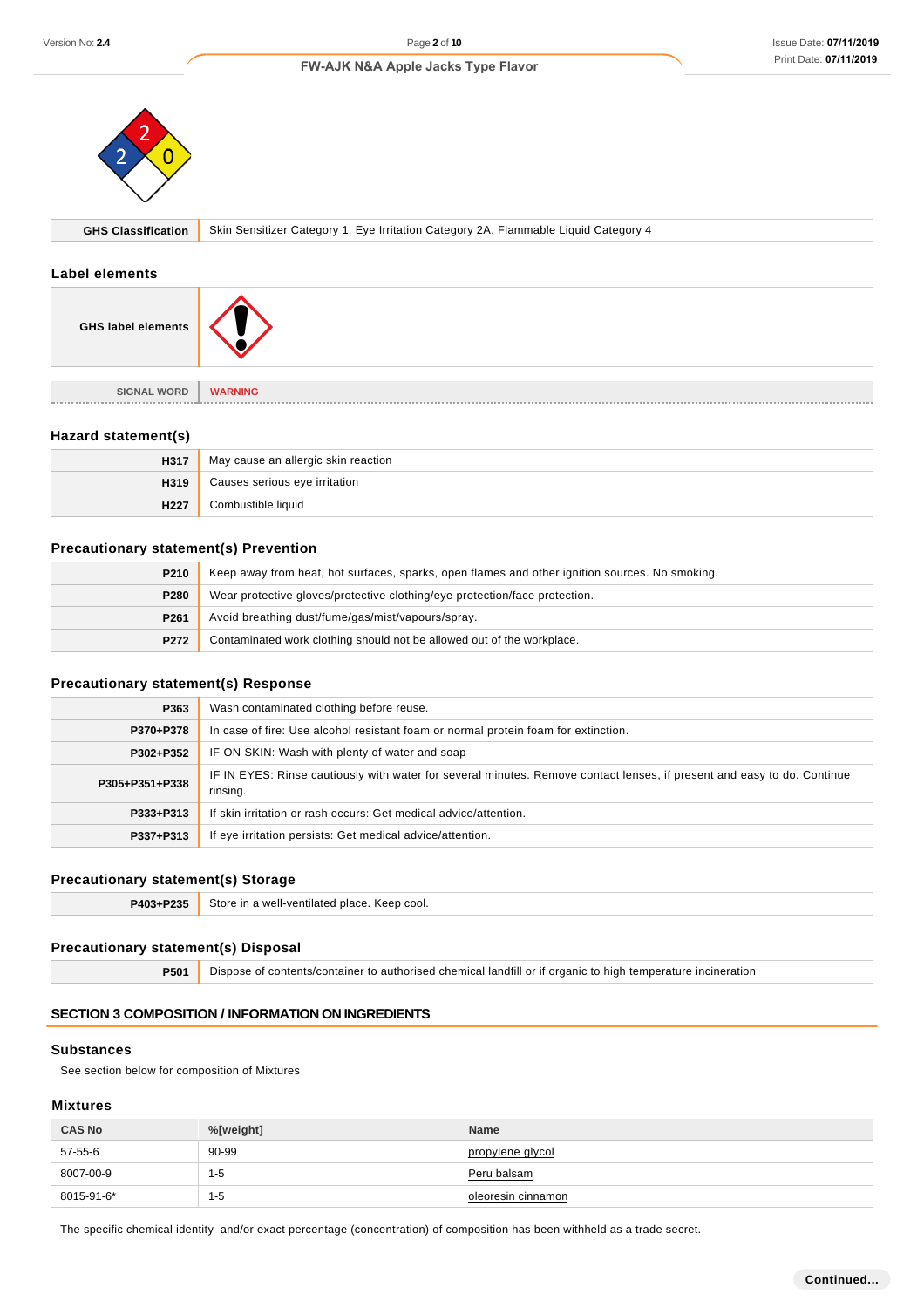# **SECTION 4 FIRST AID MEASURES**

#### **Description of first aid measures**

| <b>Eye Contact</b>  | If this product comes in contact with the eyes:<br>▶ Wash out immediately with fresh running water.<br>Ensure complete irrigation of the eye by keeping eyelids apart and away from eye and moving the eyelids by occasionally<br>lifting the upper and lower lids.<br>▶ Seek medical attention without delay; if pain persists or recurs seek medical attention.<br>▶ Removal of contact lenses after an eye injury should only be undertaken by skilled personnel.                                  |
|---------------------|-------------------------------------------------------------------------------------------------------------------------------------------------------------------------------------------------------------------------------------------------------------------------------------------------------------------------------------------------------------------------------------------------------------------------------------------------------------------------------------------------------|
| <b>Skin Contact</b> | If skin contact occurs:<br>Immediately remove all contaminated clothing, including footwear.<br>Flush skin and hair with running water (and soap if available).<br>▶ Seek medical attention in event of irritation.                                                                                                                                                                                                                                                                                   |
| Inhalation          | If fumes or combustion products are inhaled remove from contaminated area.<br>Lay patient down. Keep warm and rested.<br>▶ Prostheses such as false teeth, which may block airway, should be removed, where possible, prior to initiating first aid<br>procedures.<br>Apply artificial respiration if not breathing, preferably with a demand valve resuscitator, bag-valve mask device, or pocket<br>mask as trained. Perform CPR if necessary.<br>Transport to hospital, or doctor.                 |
| Ingestion           | If swallowed do <b>NOT</b> induce vomiting.<br>If vomiting occurs, lean patient forward or place on left side (head-down position, if possible) to maintain open airway and<br>prevent aspiration.<br>• Observe the patient carefully.<br>▶ Never give liquid to a person showing signs of being sleepy or with reduced awareness; i.e. becoming unconscious.<br>▶ Give water to rinse out mouth, then provide liquid slowly and as much as casualty can comfortably drink.<br>▶ Seek medical advice. |

#### **Indication of any immediate medical attention and special treatment needed**

Polyethylene glycols are generally poorly absorbed orally and are mostly unchanged by the kidney.

Dermal absorption can occur across damaged skin (e.g. through burns) leading to increased osmolality, anion gap metabolic acidosis, elevated calcium, low ionised calcium, CNS depression and renal failure.

Treatment consists of supportive care.

[Ellenhorn and Barceloux: Medical Toxicology]

- Propylene glycol is primarily a CNS depressant in large doses and may cause hypoglycaemia, lactic acidosis and seizures.
	- ▶ The usual measures are supportive care and decontamination (Ipecac/ lavage/ activated charcoal/ cathartics), within 2 hours of exposure should suffice.
	- Check the anion gap, arterial pH, renal function and glucose levels.

Ellenhorn and Barceloux: Medical Toxicology

#### **SECTION 5 FIREFIGHTING MEASURES**

#### **Extinguishing media**

| Alcohol stable foam.<br>▶ Dry chemical powder.<br>▶ BCF (where regulations permit).<br>Carbon dioxide. |
|--------------------------------------------------------------------------------------------------------|
|                                                                                                        |

#### **Special hazards arising from the substrate or mixture**

|                             | ▶ Avoid contamination with oxidising agents i.e. nitrates, oxidising acids, chlorine bleaches, pool chlorine etc. as ignition may |
|-----------------------------|-----------------------------------------------------------------------------------------------------------------------------------|
| <b>Fire Incompatibility</b> | result                                                                                                                            |

#### **Advice for firefighters**

| <b>Fire Fighting</b>         | Alert Fire Brigade and tell them location and nature of hazard.<br>▶ Wear full body protective clothing with breathing apparatus.<br>• Prevent, by any means available, spillage from entering drains or water course.<br>► Use water delivered as a fine spray to control fire and cool adjacent area. |  |  |
|------------------------------|---------------------------------------------------------------------------------------------------------------------------------------------------------------------------------------------------------------------------------------------------------------------------------------------------------|--|--|
| <b>Fire/Explosion Hazard</b> | • Combustible.<br>• Slight fire hazard when exposed to heat or flame.<br>► Heating may cause expansion or decomposition leading to violent rupture of containers.                                                                                                                                       |  |  |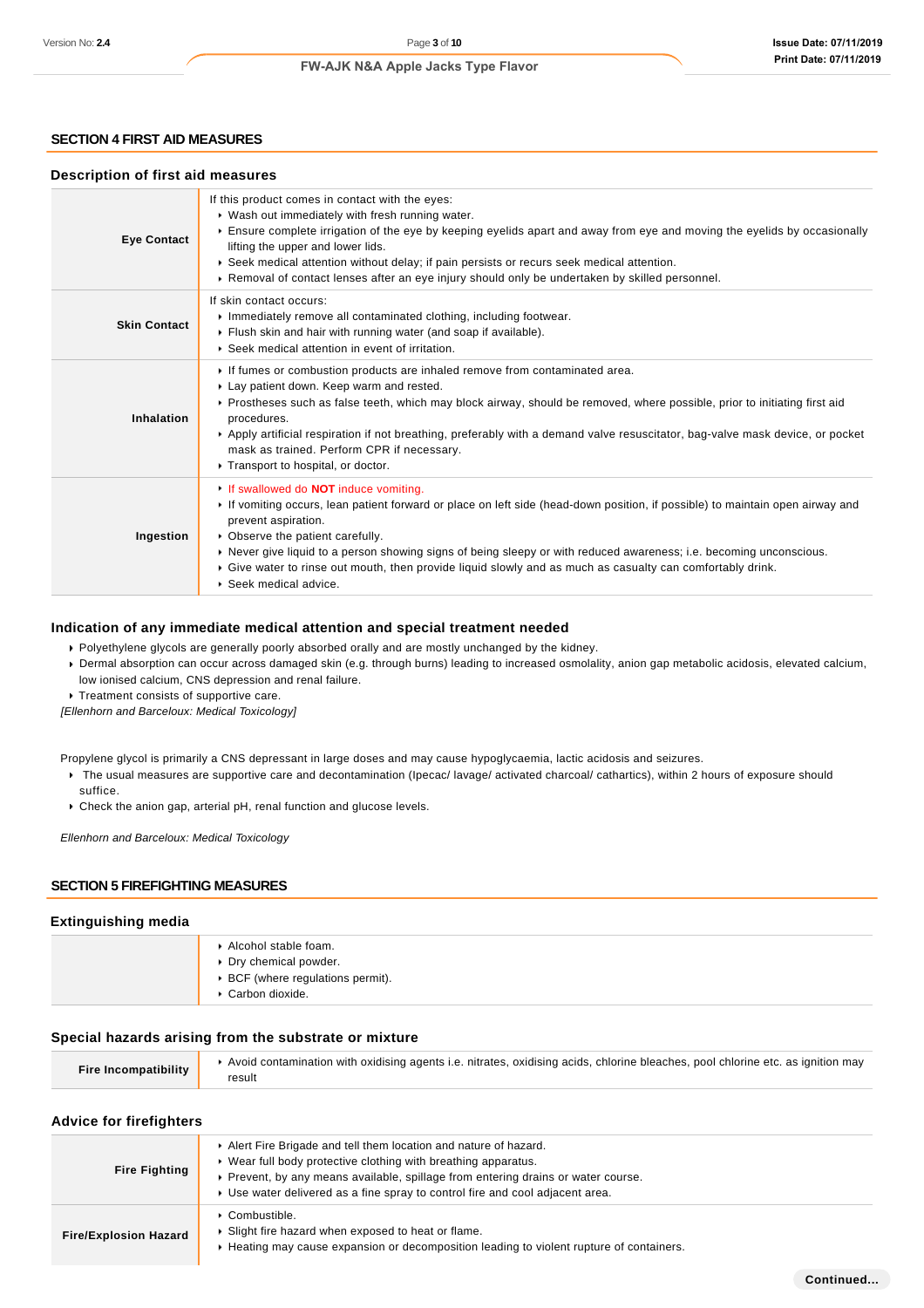| Version No: 2.4     | Page 4 of 10<br><b>FW-AJK N&amp;A Apple Jacks Type Flavor</b>                                                                                                                                                                                                       |  | <b>Issue Date: 07/11/2019</b> |
|---------------------|---------------------------------------------------------------------------------------------------------------------------------------------------------------------------------------------------------------------------------------------------------------------|--|-------------------------------|
|                     |                                                                                                                                                                                                                                                                     |  | Print Date: 07/11/2019        |
|                     | • On combustion, may emit toxic fumes of carbon monoxide (CO).                                                                                                                                                                                                      |  |                               |
|                     | <b>SECTION 6 ACCIDENTAL RELEASE MEASURES</b>                                                                                                                                                                                                                        |  |                               |
|                     | Personal precautions, protective equipment and emergency procedures                                                                                                                                                                                                 |  |                               |
| <b>Minor Spills</b> | Remove all ignition sources.<br>Clean up all spills immediately.<br>Avoid breathing vapours and contact with skin and eyes.<br>► Control personal contact with the substance, by using protective equipment.                                                        |  |                               |
| <b>Major Spills</b> | Clear area of personnel and move upwind.<br>Alert Fire Brigade and tell them location and nature of hazard.<br>▶ Wear full body protective clothing with breathing apparatus.<br>► Prevent, by all means available, spillage from entering drains or water courses. |  |                               |
|                     | Personal Protective Equipment advice is contained in Section 8 of the MSDS.                                                                                                                                                                                         |  |                               |

# **SECTION 7 HANDLING AND STORAGE**

### **Precautions for safe handling**

| Safe handling     | ► DO NOT allow clothing wet with material to stay in contact with skin<br>Avoid all personal contact, including inhalation.<br>▶ Wear protective clothing when risk of exposure occurs.<br>▶ Use in a well-ventilated area.<br>▶ Prevent concentration in hollows and sumps. |
|-------------------|------------------------------------------------------------------------------------------------------------------------------------------------------------------------------------------------------------------------------------------------------------------------------|
| Other information | • Material is hygroscopic, i.e. absorbs moisture from the air. Keep containers well sealed in storage.<br>Store in original containers.<br>▶ Keep containers securely sealed.                                                                                                |

# **Conditions for safe storage, including any incompatibilities**

| Suitable container         | ▶ Metal can or drum<br>• Packaging as recommended by manufacturer.<br>• Check all containers are clearly labelled and free from leaks.                                                                                                                                                                                                                                                                                                                                                                                                                                                                                                                                                                                                                                                                                                                                                                                                                                                                                                                                                   |
|----------------------------|------------------------------------------------------------------------------------------------------------------------------------------------------------------------------------------------------------------------------------------------------------------------------------------------------------------------------------------------------------------------------------------------------------------------------------------------------------------------------------------------------------------------------------------------------------------------------------------------------------------------------------------------------------------------------------------------------------------------------------------------------------------------------------------------------------------------------------------------------------------------------------------------------------------------------------------------------------------------------------------------------------------------------------------------------------------------------------------|
| Storage<br>incompatibility | ▶ Glycols and their ethers undergo violent decomposition in contact with 70% perchloric acid. This seems likely to involve<br>formation of the glycol perchlorate esters (after scission of ethers) which are explosive, those of ethylene glycol and<br>3-chloro-1,2-propanediol being more powerful than glyceryl nitrate, and the former so sensitive that it explodes on addition<br>of water.<br>Alcohols<br>are incompatible with strong acids, acid chlorides, acid anhydrides, oxidising and reducing agents.<br>reacts, possibly violently, with alkaline metals and alkaline earth metals to produce hydrogen<br>Freact with strong acids, strong caustics, aliphatic amines, isocyanates, acetaldehyde, benzoyl peroxide, chromic acid,<br>chromium oxide, dialkylzincs, dichlorine oxide, ethylene oxide, hypochlorous acid, isopropyl chlorocarbonate, lithium<br>tetrahydroaluminate, nitrogen dioxide, pentafluoroguanidine, phosphorus halides, phosphorus pentasulfide, tangerine oil,<br>triethylaluminium, triisobutylaluminium<br>Should not be heated above 49 deg. |

# **PACKAGE MATERIAL INCOMPATIBILITIES**

Not Available

# **SECTION 8 EXPOSURE CONTROLS / PERSONAL PROTECTION**

# **Control parameters**

# **OCCUPATIONAL EXPOSURE LIMITS (OEL)**

#### **INGREDIENT DATA**

Not Available

# **EMERGENCY LIMITS**

| Ingredient       | <b>Material name</b>                | TEEL-1            |                     | TEEL-2     | TEEL-3     |
|------------------|-------------------------------------|-------------------|---------------------|------------|------------|
| propylene glycol | Propylene glycol; (1,2-Propanediol) | $30 \text{ mg/m}$ |                     | 1300 mg/m3 | 7900 mg/m3 |
|                  |                                     |                   |                     |            |            |
| Ingredient       | <b>Original IDLH</b>                |                   | <b>Revised IDLH</b> |            |            |
| propylene glycol | Not Available                       |                   | Not Available       |            |            |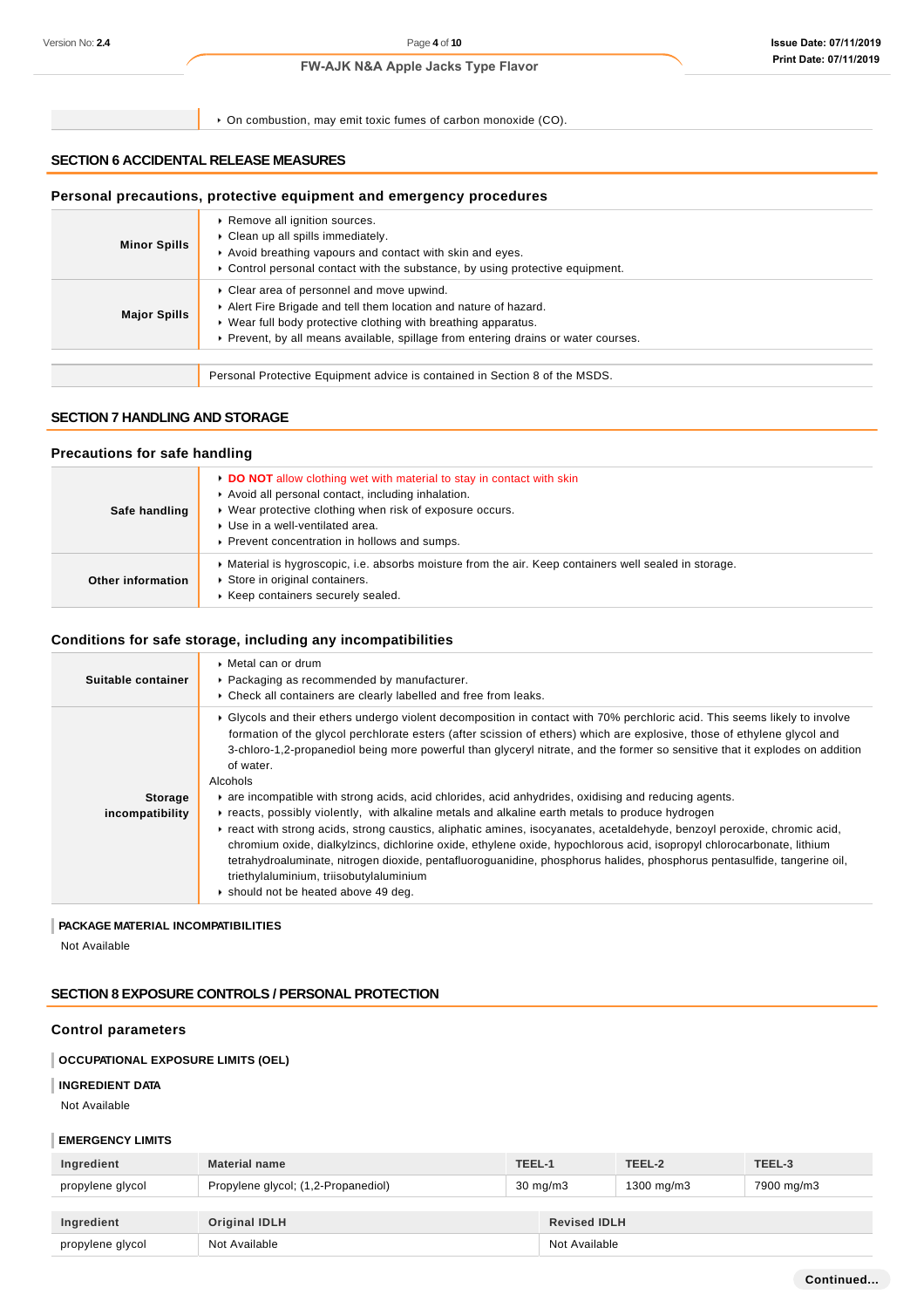| െ<br>≌alsam<br>. | Available<br>Not      | Nnt<br>: Available<br>.                      |
|------------------|-----------------------|----------------------------------------------|
| amor             | Available<br>Not<br>. | $\cdots$<br><b>NI</b> nt<br>: Available<br>. |

#### **MATERIAL DATA**

for propylene glycol:

Saturated vapour concentration @ 20 deg C.= 65.8 ppm, 204.6 mg/m3; i.e higher concentrations can only occur as aerosols or at higher temperatures. Odour Threshold: Practically odourless.

A small number of individuals show skin irritation or sensitisation from repeated or prolonged exposure to propylene glycol. A workplace environmental exposure limit (WEEL) has been established by AIHA and is thought to be protective against systemic effects.

### **Exposure controls**

| Appropriate<br>engineering controls | Engineering controls are used to remove a hazard or place a barrier between the worker and the hazard. Well-designed<br>engineering controls can be highly effective in protecting workers and will typically be independent of worker interactions to<br>provide this high level of protection.<br>The basic types of engineering controls are:<br>Process controls which involve changing the way a job activity or process is done to reduce the risk.<br>Enclosure and/or isolation of emission source which keeps a selected hazard "physically" away from the worker and<br>ventilation that strategically "adds" and "removes" air in the work environment.                                                                                                                                                                                                                |  |  |
|-------------------------------------|-----------------------------------------------------------------------------------------------------------------------------------------------------------------------------------------------------------------------------------------------------------------------------------------------------------------------------------------------------------------------------------------------------------------------------------------------------------------------------------------------------------------------------------------------------------------------------------------------------------------------------------------------------------------------------------------------------------------------------------------------------------------------------------------------------------------------------------------------------------------------------------|--|--|
| <b>Personal protection</b>          |                                                                                                                                                                                                                                                                                                                                                                                                                                                                                                                                                                                                                                                                                                                                                                                                                                                                                   |  |  |
| Eye and face<br>protection          | Safety glasses with side shields.<br>Chemical goggles.<br>▶ Contact lenses may pose a special hazard; soft contact lenses may absorb and concentrate irritants. A written policy<br>document, describing the wearing of lenses or restrictions on use, should be created for each workplace or task.                                                                                                                                                                                                                                                                                                                                                                                                                                                                                                                                                                              |  |  |
| <b>Skin protection</b>              | See Hand protection below                                                                                                                                                                                                                                                                                                                                                                                                                                                                                                                                                                                                                                                                                                                                                                                                                                                         |  |  |
| <b>Hands/feet protection</b>        | ▶ Wear chemical protective gloves, e.g. PVC.<br>• Wear safety footwear or safety gumboots, e.g. Rubber<br>NOTE:<br>The material may produce skin sensitisation in predisposed individuals. Care must be taken, when removing gloves and<br>other protective equipment, to avoid all possible skin contact.<br>▶ Contaminated leather items, such as shoes, belts and watch-bands should be removed and destroyed.                                                                                                                                                                                                                                                                                                                                                                                                                                                                 |  |  |
| <b>Body protection</b>              | See Other protection below                                                                                                                                                                                                                                                                                                                                                                                                                                                                                                                                                                                                                                                                                                                                                                                                                                                        |  |  |
| Other protection                    | Employees working with confirmed human carcinogens should be provided with, and be required to wear, clean, full body<br>protective clothing (smocks, coveralls, or long-sleeved shirt and pants), shoe covers and gloves prior to entering the<br>regulated area. [AS/NZS ISO 6529:2006 or national equivalent]<br>Employees engaged in handling operations involving carcinogens should be provided with, and required to wear and use<br>half-face filter-type respirators with filters for dusts, mists and fumes, or air purifying canisters or cartridges. A respirator<br>affording higher levels of protection may be substituted. [AS/NZS 1715 or national equivalent]<br>Emergency deluge showers and eyewash fountains, supplied with potable water, should be located near, within sight of, and<br>on the same level with locations where direct exposure is likely. |  |  |
| <b>Thermal hazards</b>              | Not Available                                                                                                                                                                                                                                                                                                                                                                                                                                                                                                                                                                                                                                                                                                                                                                                                                                                                     |  |  |
|                                     |                                                                                                                                                                                                                                                                                                                                                                                                                                                                                                                                                                                                                                                                                                                                                                                                                                                                                   |  |  |

### **Recommended material(s)**

#### **GLOVE SELECTION INDEX**

Glove selection is based on a modified presentation of the:

 **"Forsberg Clothing Performance Index".**

 The effect(s) of the following substance(s) are taken into account in the **computer-generated** selection:

FW-AJK N&A Apple Jacks Type Flavor

| <b>Material</b> | <b>CPI</b> |
|-----------------|------------|
| <b>BUTYL</b>    | С          |
| NATURAL RUBBER  | C          |
| <b>NEOPRENE</b> | С          |
| PE/EVAL/PE      | C          |
| <b>PVA</b>      | C          |
| <b>VITON</b>    | C          |

\* CPI - Chemwatch Performance Index

A: Best Selection

B: Satisfactory; may degrade after 4 hours continuous immersion

C: Poor to Dangerous Choice for other than short term immersion

### **Respiratory protection**

Type A-P Filter of sufficient capacity. (AS/NZS 1716 & 1715, EN 143:2000 & 149:2001, ANSI Z88 or national equivalent)

Where the concentration of gas/particulates in the breathing zone, approaches or exceeds the "Exposure Standard" (or ES), respiratory protection is required.

Degree of protection varies with both face-piece and Class of filter; the nature of protection varies with Type of filter.

| Required<br><b>Minimum</b><br><b>Protection Factor</b> | Half-Face<br>Respirator | <b>Full-Face</b><br>Respirator    | <b>Powered Air</b><br>Respirator       |
|--------------------------------------------------------|-------------------------|-----------------------------------|----------------------------------------|
| up to $10 \times ES$                                   | A-AUS P2                | $\blacksquare$                    | A-PAPR-AUS /<br>Class 1 P <sub>2</sub> |
| up to $50 \times ES$                                   |                         | A-AUS / Class<br>1 P <sub>2</sub> |                                        |
| up to $100 \times ES$                                  |                         | $A-2P2$                           | A-PAPR-2 P2 $\land$                    |

^ - Full-face

A(All classes) = Organic vapours, B AUS or B1 = Acid gasses, B2 = Acid gas or hydrogen cyanide(HCN), B3 = Acid gas or hydrogen cyanide(HCN),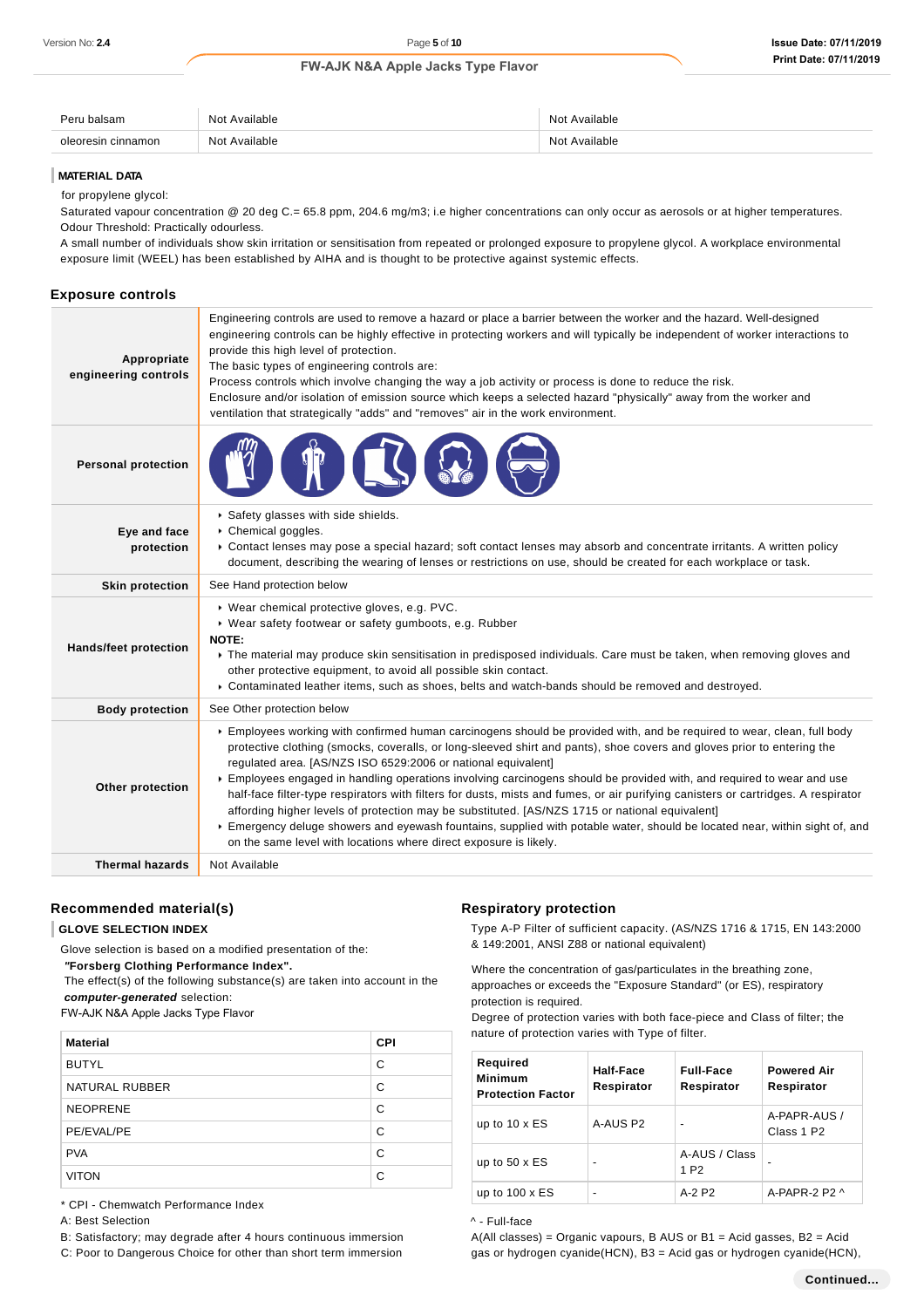$E =$  Sulfur dioxide(SO2), G = Agricultural chemicals, K = Ammonia(NH3),  $Hg =$  Mercury, NO = Oxides of nitrogen, MB = Methyl bromide, AX = Low

boiling point organic compounds(below 65 degC)

#### **FW-AJK N&A Apple Jacks Type Flavor**

**NOTE**: As a series of factors will influence the actual performance of the glove, a final selection must be based on detailed observation. - \* Where the glove is to be used on a short term, casual or infrequent basis, factors such as "feel" or convenience (e.g. disposability), may dictate a choice of gloves which might otherwise be unsuitable following long-term or frequent use. A qualified practitioner should be consulted.

**SECTION 9 PHYSICAL AND CHEMICAL PROPERTIES**

### **Information on basic physical and chemical properties**

| Appearance                                      | Cloudy light yellow liquid |                                                   |                       |  |
|-------------------------------------------------|----------------------------|---------------------------------------------------|-----------------------|--|
|                                                 |                            |                                                   |                       |  |
| <b>Physical state</b>                           | Liquid                     | <b>Relative density</b><br>(Water = $1$ )         | 1.05                  |  |
| Odour                                           | Not Available              | <b>Partition coefficient</b><br>n-octanol / water | Not Available         |  |
| <b>Odour threshold</b>                          | Not Available              | Auto-ignition<br>temperature (°C)                 | Not Available         |  |
| pH (as supplied)                                | Not Available              | Decomposition<br>temperature                      | Not Available         |  |
| Melting point /<br>freezing point (°C)          | Not Available              | Viscosity (cSt)                                   | Not Available         |  |
| Initial boiling point<br>and boiling range (°C) | Not Available              | Molecular weight<br>(g/mol)                       | Not Available         |  |
| Flash point (°C)                                | 86.47                      | <b>Taste</b>                                      | Apple cinnamon cereal |  |
| <b>Evaporation rate</b>                         | Not Available              | <b>Explosive properties</b>                       | Not Available         |  |
| Flammability                                    | Combustible.               | <b>Oxidising properties</b>                       | Not Available         |  |
| <b>Upper Explosive Limit</b><br>(%)             | Not Available              | <b>Surface Tension</b><br>(dyn/cm or mN/m)        | Not Available         |  |
| <b>Lower Explosive Limit</b><br>(%)             | Not Available              | <b>Volatile Component</b><br>(%                   | Not Available         |  |
| Vapour pressure (kPa)                           | Not Available              | Gas group                                         | Not Available         |  |
| Solubility in water<br>(g/L)                    | Miscible                   | pH as a solution (1%)                             | Not Available         |  |
| Vapour density (Air =<br>1)                     | Not Available              | VOC g/L                                           | Not Available         |  |

# **SECTION 10 STABILITY AND REACTIVITY**

| Reactivity                                    | See section 7                                                                                                                        |
|-----------------------------------------------|--------------------------------------------------------------------------------------------------------------------------------------|
| <b>Chemical stability</b>                     | • Unstable in the presence of incompatible materials.<br>▶ Product is considered stable.<br>Hazardous polymerisation will not occur. |
| Possibility of<br>hazardous reactions         | See section 7                                                                                                                        |
| <b>Conditions to avoid</b>                    | See section 7                                                                                                                        |
| Incompatible materials                        | See section 7                                                                                                                        |
| <b>Hazardous</b><br>decomposition<br>products | See section 5                                                                                                                        |

# **SECTION 11 TOXICOLOGICAL INFORMATION**

#### **Information on toxicological effects**

| <b>Inhaled</b> | The material is not thought to produce respiratory irritation (as classified by EC Directives using animal models).<br>Nevertheless inhalation of vapours, fumes or aerosols, especially for prolonged periods, may produce respiratory discomfort<br>and occasionally, distress.<br>Inhalation of vapours may cause drowsiness and dizziness. This may be accompanied by narcosis, reduced alertness, loss<br>of reflexes, lack of coordination and vertigo. |
|----------------|---------------------------------------------------------------------------------------------------------------------------------------------------------------------------------------------------------------------------------------------------------------------------------------------------------------------------------------------------------------------------------------------------------------------------------------------------------------|
|----------------|---------------------------------------------------------------------------------------------------------------------------------------------------------------------------------------------------------------------------------------------------------------------------------------------------------------------------------------------------------------------------------------------------------------------------------------------------------------|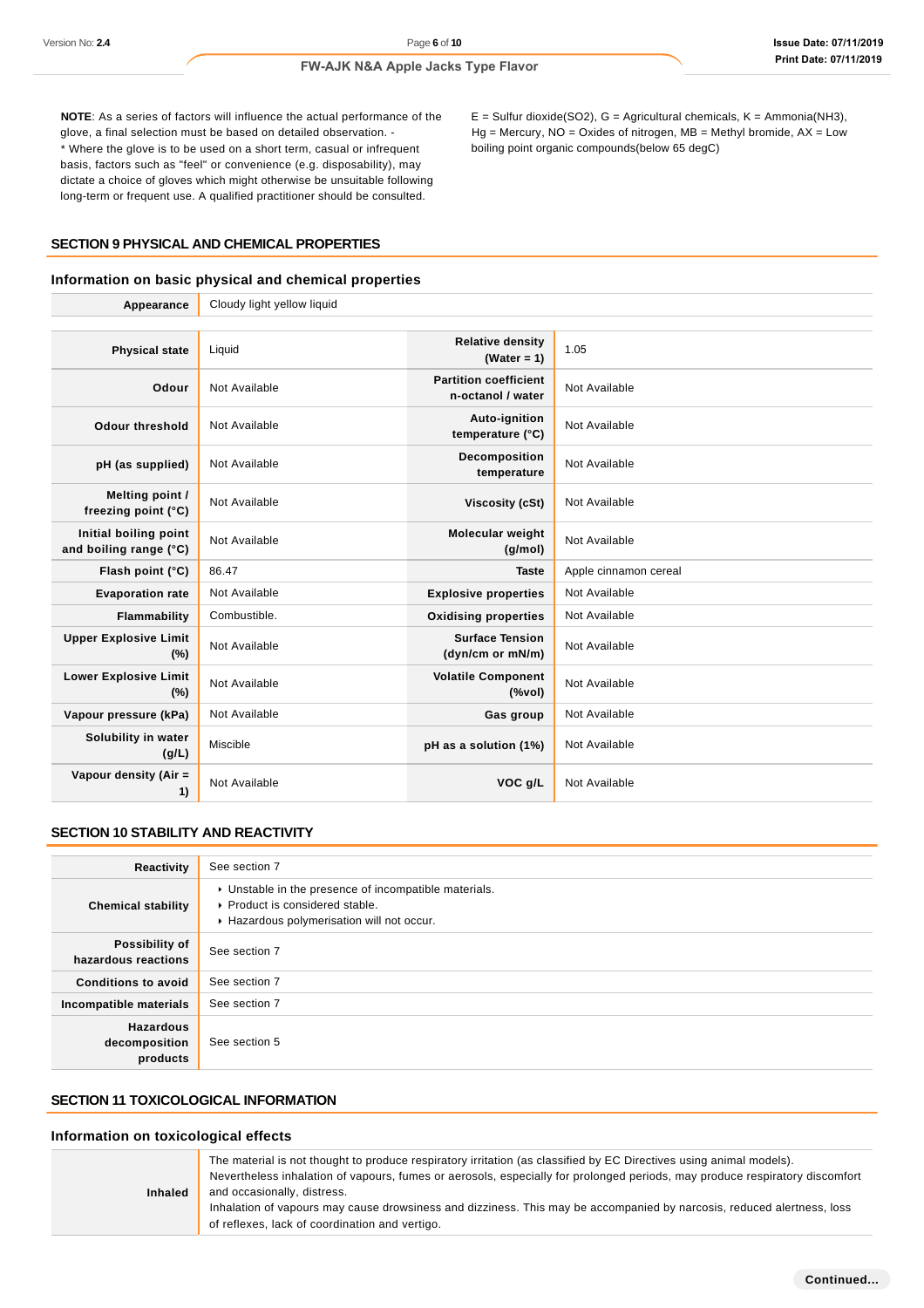| Ingestion                   | Accidental ingestion of the material may be damaging to the health of the individual.<br>Ingestion of propylene glycol produced reversible central nervous system depression in humans following ingestion of 60 ml.<br>Symptoms included increased heart-rate (tachycardia), excessive sweating (diaphoresis) and grand mal seizures in a 15<br>month child who ingested large doses (7.5 ml/day for 8 days) as an ingredient of vitamin preparation.<br>Excessive repeated ingestions may cause hypoglycaemia (low levels of glucose in the blood stream) among susceptible<br>individuals; this may result in muscular weakness, incoordination and mental confusion.                                                                                                                                                                                                                                                                                                                                                             |  |                                                                                                                   |
|-----------------------------|--------------------------------------------------------------------------------------------------------------------------------------------------------------------------------------------------------------------------------------------------------------------------------------------------------------------------------------------------------------------------------------------------------------------------------------------------------------------------------------------------------------------------------------------------------------------------------------------------------------------------------------------------------------------------------------------------------------------------------------------------------------------------------------------------------------------------------------------------------------------------------------------------------------------------------------------------------------------------------------------------------------------------------------|--|-------------------------------------------------------------------------------------------------------------------|
| <b>Skin Contact</b>         | Skin contact is not thought to have harmful health effects (as classified under EC Directives); the material may still produce<br>health damage following entry through wounds, lesions or abrasions.<br>The material may produce moderate skin irritation; limited evidence or practical experience suggests, that the material either:<br>produces moderate inflammation of the skin in a substantial number of individuals following direct contact and/or<br>▶ produces significant, but moderate, inflammation when applied to the healthy intact skin of animals (for up to four hours),<br>such inflammation being present twenty-four hours or more after the end of the exposure period.<br>Skin irritation may also be present after prolonged or repeated exposure; this may result in a form of contact dermatitis<br>(nonallergic). The dermatitis is often characterised by skin redness (erythema) and swelling (oedema) which may progress to<br>blistering (vesiculation), scaling and thickening of the epidermis. |  |                                                                                                                   |
| Eye                         | Limited evidence exists, or practical experience suggests, that the material may cause eye irritation in a substantial number<br>of individuals and/or is expected to produce significant ocular lesions which are present twenty-four hours or more after<br>instillation into the eye(s) of experimental animals. Repeated or prolonged eye contact may cause inflammation<br>characterised by temporary redness (similar to windburn) of the conjunctiva (conjunctivitis); temporary impairment of vision<br>and/or other transient eye damage/ulceration may occur.<br>Irritation of the eyes may produce a heavy secretion of tears (lachrymation).                                                                                                                                                                                                                                                                                                                                                                             |  |                                                                                                                   |
| Chronic                     | Strong evidence exists that the substance may cause irreversible but non-lethal mutagenic effects following a single<br>exposure.<br>Practical experience shows that skin contact with the material is capable either of inducing a sensitisation reaction in a<br>substantial number of individuals, and/or of producing a positive response in experimental animals.<br>On the basis, primarily, of animal experiments, the material may be regarded as carcinogenic to humans. There is sufficient<br>evidence to provide a strong presumption that human exposure to the material may result in cancer on the basis of:<br>- appropriate long-term animal studies<br>- other relevant information<br>Exposure to the material may result in a possible risk of irreversible effects.                                                                                                                                                                                                                                             |  |                                                                                                                   |
|                             |                                                                                                                                                                                                                                                                                                                                                                                                                                                                                                                                                                                                                                                                                                                                                                                                                                                                                                                                                                                                                                      |  |                                                                                                                   |
| <b>FW-AJK N&amp;A Apple</b> | <b>TOXICITY</b>                                                                                                                                                                                                                                                                                                                                                                                                                                                                                                                                                                                                                                                                                                                                                                                                                                                                                                                                                                                                                      |  | <b>IRRITATION</b>                                                                                                 |
| <b>Jacks Type Flavor</b>    | Not Available                                                                                                                                                                                                                                                                                                                                                                                                                                                                                                                                                                                                                                                                                                                                                                                                                                                                                                                                                                                                                        |  | Not Available                                                                                                     |
|                             |                                                                                                                                                                                                                                                                                                                                                                                                                                                                                                                                                                                                                                                                                                                                                                                                                                                                                                                                                                                                                                      |  |                                                                                                                   |
|                             | <b>TOXICITY</b>                                                                                                                                                                                                                                                                                                                                                                                                                                                                                                                                                                                                                                                                                                                                                                                                                                                                                                                                                                                                                      |  | <b>IRRITATION</b>                                                                                                 |
|                             | Dermal (rabbit) LD50: >2000 mg/kg <sup>[1]</sup>                                                                                                                                                                                                                                                                                                                                                                                                                                                                                                                                                                                                                                                                                                                                                                                                                                                                                                                                                                                     |  | Eye (rabbit): 100 mg - mild                                                                                       |
| propylene glycol            | Oral (rat) LD50: 20000 mg/kgd <sup>[2]</sup>                                                                                                                                                                                                                                                                                                                                                                                                                                                                                                                                                                                                                                                                                                                                                                                                                                                                                                                                                                                         |  | Eye (rabbit): 500 mg/24h - mild                                                                                   |
|                             |                                                                                                                                                                                                                                                                                                                                                                                                                                                                                                                                                                                                                                                                                                                                                                                                                                                                                                                                                                                                                                      |  | Skin(human):104 mg/3d Intermit Mod                                                                                |
|                             |                                                                                                                                                                                                                                                                                                                                                                                                                                                                                                                                                                                                                                                                                                                                                                                                                                                                                                                                                                                                                                      |  | Skin(human):500 mg/7days mild                                                                                     |
|                             |                                                                                                                                                                                                                                                                                                                                                                                                                                                                                                                                                                                                                                                                                                                                                                                                                                                                                                                                                                                                                                      |  |                                                                                                                   |
|                             | <b>TOXICITY</b>                                                                                                                                                                                                                                                                                                                                                                                                                                                                                                                                                                                                                                                                                                                                                                                                                                                                                                                                                                                                                      |  | <b>IRRITATION</b>                                                                                                 |
| Peru balsam                 | dermal (rat) LD50: >10000 mg/kg <sup>[2]</sup>                                                                                                                                                                                                                                                                                                                                                                                                                                                                                                                                                                                                                                                                                                                                                                                                                                                                                                                                                                                       |  | Skin (rabbit): 500 mg/24h - mild                                                                                  |
|                             | Oral (rat) LD50: 2360 mg/kg[2]                                                                                                                                                                                                                                                                                                                                                                                                                                                                                                                                                                                                                                                                                                                                                                                                                                                                                                                                                                                                       |  |                                                                                                                   |
|                             |                                                                                                                                                                                                                                                                                                                                                                                                                                                                                                                                                                                                                                                                                                                                                                                                                                                                                                                                                                                                                                      |  |                                                                                                                   |
| oleoresin cinnamon          | <b>TOXICITY</b>                                                                                                                                                                                                                                                                                                                                                                                                                                                                                                                                                                                                                                                                                                                                                                                                                                                                                                                                                                                                                      |  | <b>IRRITATION</b>                                                                                                 |
|                             | Not Available                                                                                                                                                                                                                                                                                                                                                                                                                                                                                                                                                                                                                                                                                                                                                                                                                                                                                                                                                                                                                        |  | Not Available                                                                                                     |
| Legend:                     | 1. Value obtained from Europe ECHA Registered Substances - Acute toxicity 2.* Value obtained from manufacturer's msds.<br>Unless otherwise specified data extracted from RTECS - Register of Toxic Effect of chemical Substances                                                                                                                                                                                                                                                                                                                                                                                                                                                                                                                                                                                                                                                                                                                                                                                                     |  |                                                                                                                   |
| <b>PROPYLENE GLYCOL</b>     | The material may cause skin irritation after prolonged or repeated exposure and may produce a contact dermatitis<br>(nonallergic). This form of dermatitis is often characterised by skin redness (erythema) and swelling the epidermis.<br>Histologically there may be intercellular oedema of the spongy layer (spongiosis) and intracellular oedema of the<br>epidermis.<br>The acute oral toxicity of propylene glycol is very low, and large quantities are required to cause perceptible health<br>damage in humans.                                                                                                                                                                                                                                                                                                                                                                                                                                                                                                           |  |                                                                                                                   |
| <b>PERU BALSAM</b>          | to a non-allergenic condition known as reactive airways dysfunction syndrome (RADS) which can occur following                                                                                                                                                                                                                                                                                                                                                                                                                                                                                                                                                                                                                                                                                                                                                                                                                                                                                                                        |  | Asthma-like symptoms may continue for months or even years after exposure to the material ceases. This may be due |

exposure to high levels of highly irritating compound. Key criteria for the diagnosis of RADS include the absence of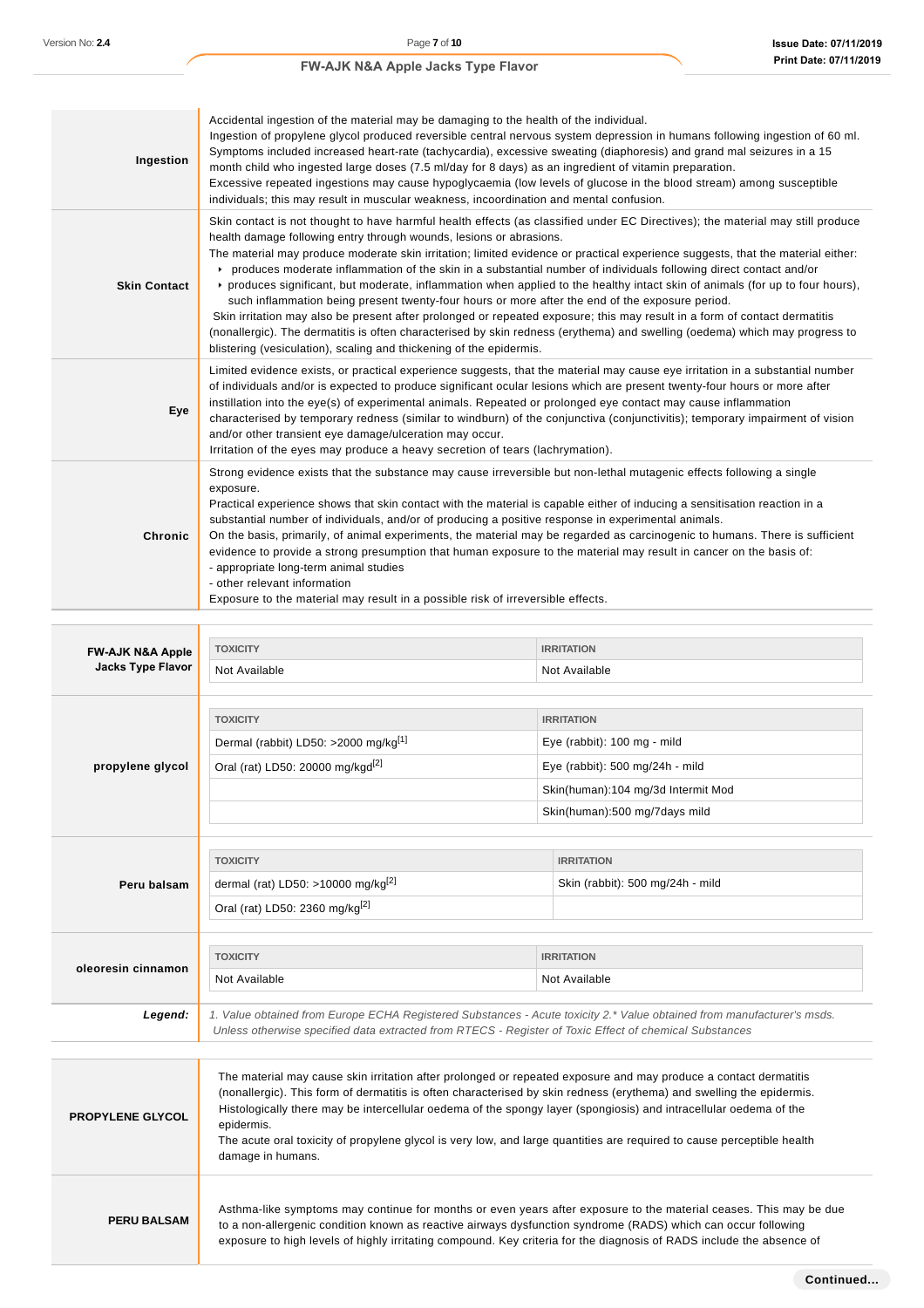preceding respiratory disease, in a non-atopic individual, with abrupt onset of persistent asthma-like symptoms within minutes to hours of a documented exposure to the irritant. A reversible airflow pattern, on spirometry, with the presence of moderate to severe bronchial hyperreactivity on methacholine challenge testing and the lack of minimal lymphocytic inflammation, without eosinophilia, have also been included in the criteria for diagnosis of RADS. The following information refers to contact allergens as a group and may not be specific to this product. **FW-AJK N&A Apple** Contact allergies quickly manifest themselves as contact eczema, more rarely as urticaria or Quincke's oedema. The **Jacks Type Flavor &** pathogenesis of contact eczema involves a cell-mediated (T lymphocytes) immune reaction of the delayed type. Other **oleoresin cinnamon** allergic skin reactions, e.g. contact urticaria, involve antibody-mediated immune reactions. **Acute Toxicity Carcinogenicity**  $\circ$ **Skin I**rritation/Corrosion **Community in the Community of the Community of the Reproductivity**  $\circ$ **STOT - Single Serious Eye** w  $\circledcirc$ **Damage/Irritation Exposure Respiratory or Skin STOT - Repeated** W  $\circ$ **sensitisation Exposure Mutagenicity CONSISTENT CONSISTENT ASPIRATION HAZARD**  $\circ$ 

**Legend:** – Data required to make classification available

 $\blacktriangleright$  – Data available but does not fill the criteria for classification

 $\bigcirc$  – Data Not Available to make classification

#### **CMR STATUS**

Not Applicable

#### **SECTION 12 ECOLOGICAL INFORMATION**

#### **Toxicity**

#### **NOT AVAILABLE**

| Ingredient         | Endpoint      | <b>Test Duration</b> | <b>Effect</b> | Value         | <b>Species</b> | <b>BCF</b>    |
|--------------------|---------------|----------------------|---------------|---------------|----------------|---------------|
| propylene glycol   | Not Available | Not Available        | Not Available | Not Available | Not Available  | Not Available |
| Peru balsam        | Not Available | Not Available        | Not Available | Not Available | Not Available  | Not Available |
| oleoresin cinnamon | Not Available | Not Available        | Not Available | Not Available | Not Available  | Not Available |

Propylene glycol is known to exert high levels of biochemical oxygen demand (BOD) during degradation in surface waters. This process can adversely affect aquatic life by consuming oxygen needed by aquatic organisms for survival. Large quantities of dissolved oxygen (DO) in the water column are consumed when microbial populations decompose propylene glycol.

Sufficient dissolved oxygen levels in surface waters are critical for the survival of fish, macro-invertebrates, and other aquatic organisms.

#### **Persistence and degradability**

| Ingredient       | Persistence: Water/Soil | sistence: Air |
|------------------|-------------------------|---------------|
| propylene glycol |                         |               |
|                  | LOW                     | <b>LOW</b>    |

#### **Bioaccumulative potential**

|                                                                    | $\overline{\phantom{a}}$<br>. |
|--------------------------------------------------------------------|-------------------------------|
| nronylan<br>امعسا<br>w<br>the contract of the contract of the con- | --                            |

#### **Mobility in soil**

| Ingredient       | <b>Mobility</b>             |
|------------------|-----------------------------|
| propylene glycol | HIGH<br>1000<br>$\lambda =$ |

### **SECTION 13 DISPOSAL CONSIDERATIONS**

#### **Waste treatment methods**

**Product / Packaging**

Containers may still present a chemical hazard/ danger when empty.

▶ Return to supplier for reuse/ recycling if possible.

**disposal** Otherwise:

If container can not be cleaned sufficiently well to ensure that residuals do not remain or if the container cannot be used to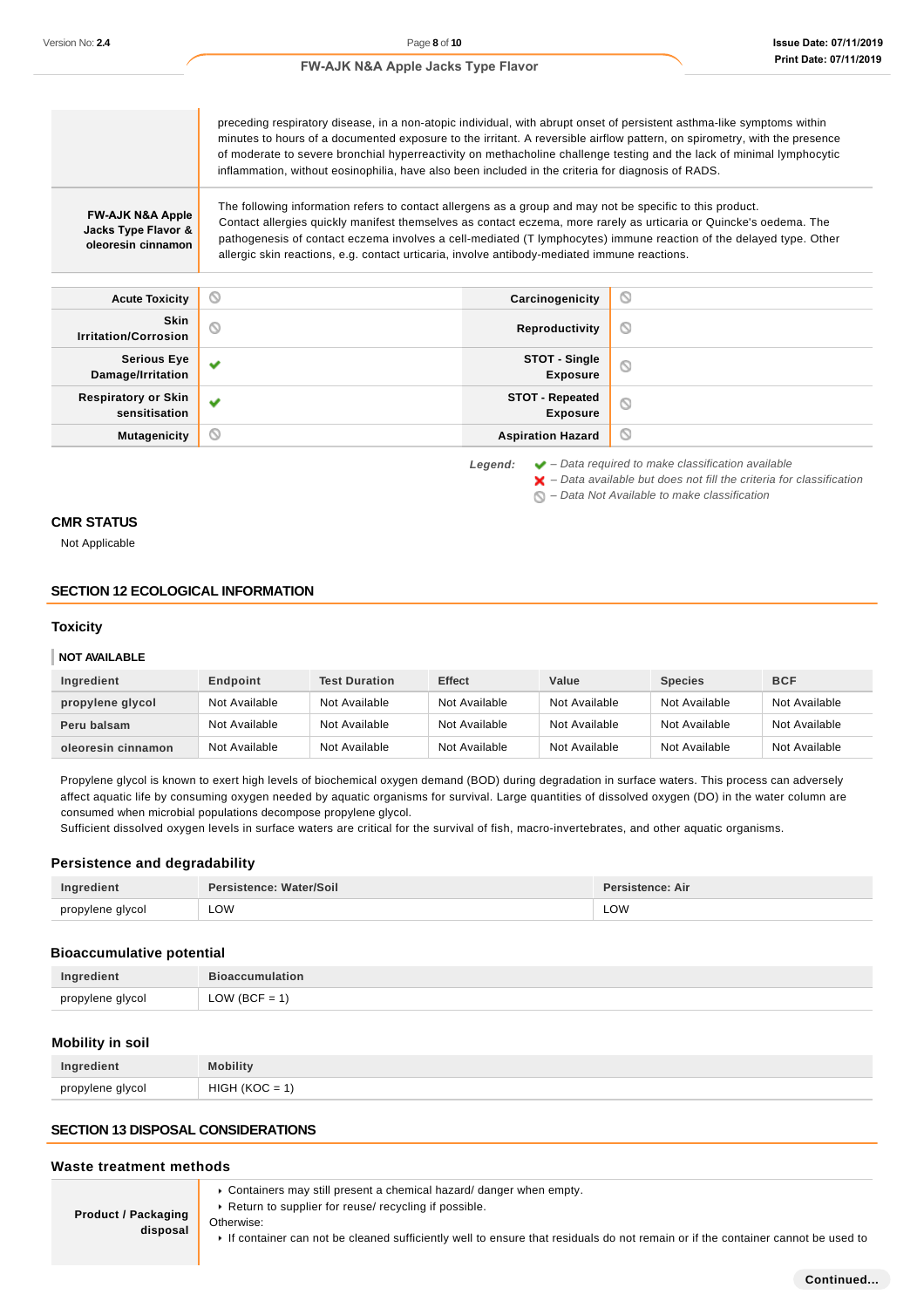store the same product, then puncture containers, to prevent re-use, and bury at an authorised landfill. Where possible retain label warnings and MSDS and observe all notices pertaining to the product.

#### **SECTION 14 TRANSPORT INFORMATION**

### **Labels Required**

**Marine Pollutant** NO

# **Land transport (DOT): NOT REGULATED FOR TRANSPORT OF DANGEROUS GOODS**

# **Air transport (ICAO-IATA / DGR): NOT REGULATED FOR TRANSPORT OF DANGEROUS GOODS**

**Sea transport (IMDG-Code / GGVSee): NOT REGULATED FOR TRANSPORT OF DANGEROUS GOODS**

# **SECTION 15 REGULATORY INFORMATION**

### **Safety, health and environmental regulations / legislation specific for the substance or mixture**

| propylene<br>$q$ q $(col(57-55-6))$ is<br>found on the<br>following regulatory<br>lists | "US ATSDR Minimal Risk Levels for Hazardous Substances (MRLs)","US - Washington Toxic air pollutants and their ASIL,<br>SQER and de minimis emission values", "US AIHA Workplace Environmental Exposure Levels (WEELs)", "US Spacecraft<br>Maximum Allowable Concentrations (SMACs) for Airborne Contaminants", "US Toxic Substances Control Act (TSCA) -<br>Chemical Substance Inventory" |
|-----------------------------------------------------------------------------------------|--------------------------------------------------------------------------------------------------------------------------------------------------------------------------------------------------------------------------------------------------------------------------------------------------------------------------------------------------------------------------------------------|
| Peru balsam(8007-00-9)<br>is found on the<br>following regulatory<br>lists              | "US Toxic Substances Control Act (TSCA) - Chemical Substance Inventory"                                                                                                                                                                                                                                                                                                                    |
| oleoresin<br>cinnamon(8015-91-6*)<br>is found on the<br>following regulatory<br>lists   | "US Toxic Substances Control Act (TSCA) - Chemical Substance Inventory"                                                                                                                                                                                                                                                                                                                    |

| <b>National Inventory</b>        | <b>Status</b>                                                                                                                                                                                |
|----------------------------------|----------------------------------------------------------------------------------------------------------------------------------------------------------------------------------------------|
| Australia - AICS                 | Y                                                                                                                                                                                            |
| Canada - DSL                     | Y                                                                                                                                                                                            |
| China - IECSC                    | Υ                                                                                                                                                                                            |
| Europe - EINEC /<br>ELINCS / NLP | N (oleoresin cinnamon)                                                                                                                                                                       |
| Japan - ENCS                     | N (Peru balsam; oleoresin cinnamon)                                                                                                                                                          |
| Korea - KECI                     | $\checkmark$                                                                                                                                                                                 |
| New Zealand - NZIoC              | Υ                                                                                                                                                                                            |
| Philippines - PICCS              | Υ                                                                                                                                                                                            |
| USA - TSCA                       | Υ                                                                                                                                                                                            |
| Legend:                          | $Y = All$ ingredients are on the inventory $N = Not$ determined or one or more ingredients are not on the inventory and are not<br>exempt from listing(see specific ingredients in brackets) |

# **SECTION 16 OTHER INFORMATION**

# **Other information**

# **Ingredients with multiple cas numbers**

| Name        | <b>AS No</b>            |
|-------------|-------------------------|
| Peru balsam | 8007-00-9.<br>8016-42-0 |